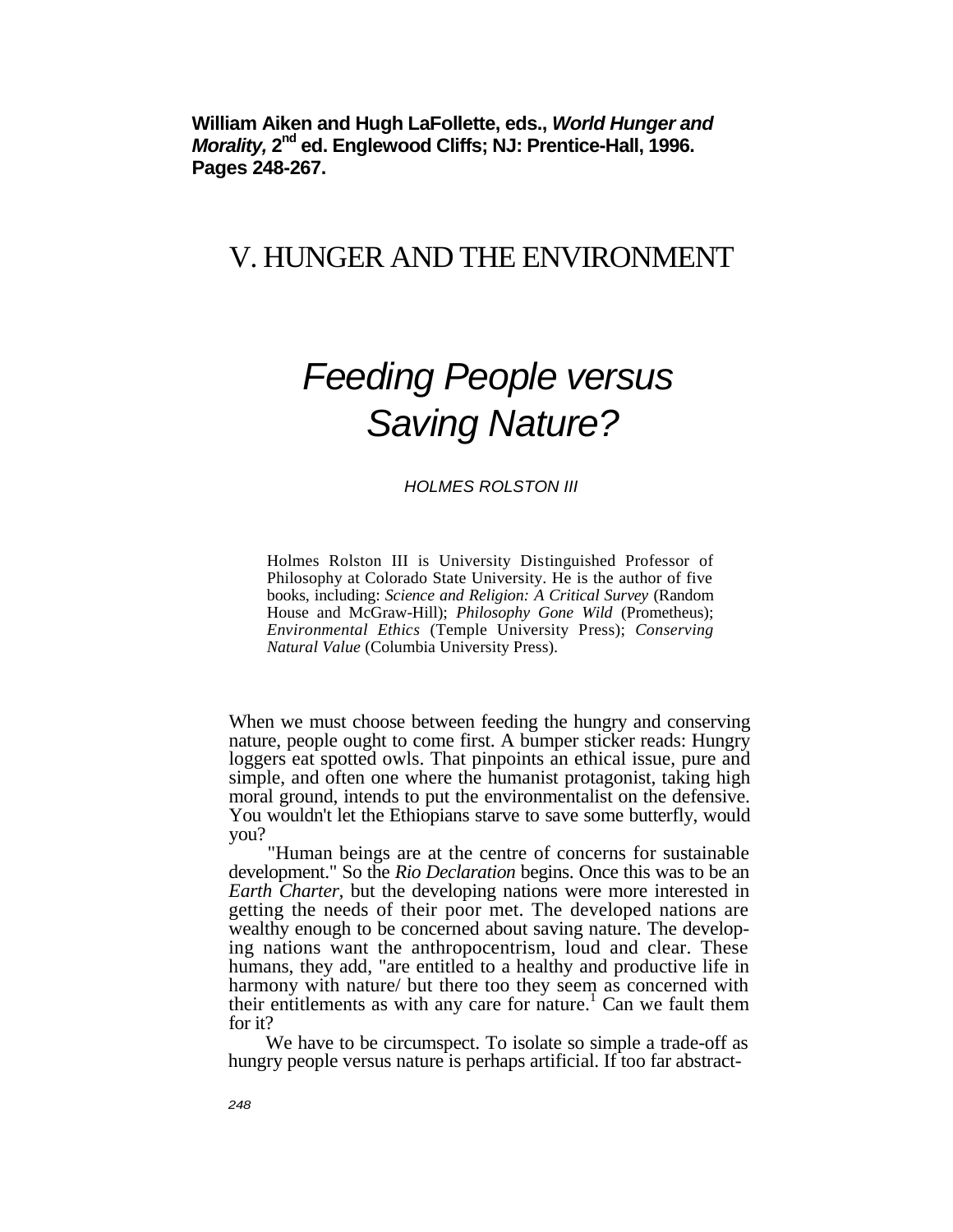#### *Holmes Rolston III 249*

ed from the complex circumstances of decision, we may not be facing any serious operational issue. When we have simplified the question, it may have become, minus its many qualifications, a different question. The gestalt configures the question, and the same question reconfigured can be different. So we must analyze the general matrix, and then confront the more particular people-versus-nature issue.

Humans win? Nature loses? After analysis, sometimes it turns out that humans are not really winning, if they are sacrificing the nature that is their life support system. Humans win by conserving nature—and these winners include the poor and the hungry. "In order to achieve sustainable development, environmental protection shall constitute an integral part of the development process and cannot be considered in isolation from it."<sup>2</sup> After all, food has to be produced by growing it in some reasonably healthy natural system, and the clean water that the poor need is also good for fauna and flora. Extractive reserves give people an incentive to conserve. Tourism can often benefit both the local poor and the wildlife, as well as tourists. One ought to seek win-win solutions wherever one can. Pragmatically, these are often the only kind likely to succeed.

Yet there are times when nature is sacrificed for human development; most development is of this kind. By no means all is warranted, but that which gets people fed seems basic and urgent. Then nature should lose and people win. Or are there times when at least some humans should lose and some nature should win? We are here interested in these latter occasions. Can we ever say that we should save nature rather than feed people?

## **Feed People first? Do We? Ought We?**

"Feed people first!" That has a ring of righteousness. The *Rio Declaration* insists, "All States and all people shall cooperate in the essential task of eradicating poverty as an indispensable requirement."<sup>3</sup> In the biblical parable of the great judgment, the righteous had ministered to the needy, and Jesus welcomes them to their reward. "I was hungry and you gave me food, I was thirsty and you gave me drink." Those who refused to help are damned (Matthew 28:31-46). The vision of heaven is that "they shall hunger no more, neither thirst any more" (Revelation 7.16), and Jesus teaches his disciples to pray that this will of God be done on earth, as it is in heaven. "Give us this day our daily bread" (Matthew 5.11). These are such basic values, if there is to be any ethics at all, surely food comes first.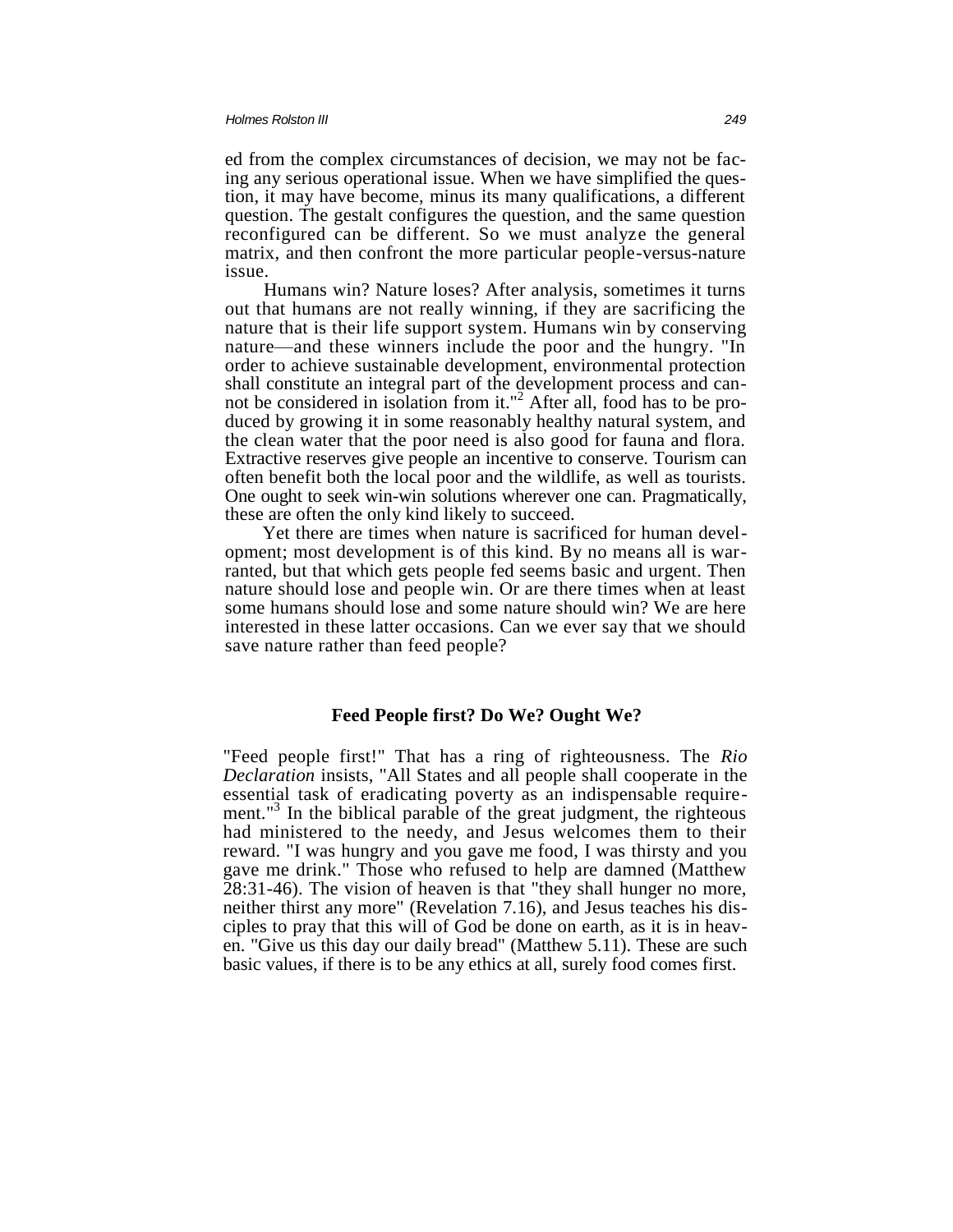Or does it? If giving others their daily bread were always the first concern, the Christians would never have built an organ or a sanctuary with a stained glass window, but rather always given all to the poor. There is also the biblical story of the woman who washed Jesus\* feet with expensive ointment. When the disciples complained that it should have been sold and given to the poor, Jesus replied, "you always have the poor with you. She has done a beautiful thing." (Matthew 26.10-11). While the poor are a continuing concern, with whom Jesus demonstrated ample solidarity, there are other commendable values in human life, "beautiful things," in Jesus' phrase. The poor are always there, and if we did nothing else of value until there were no more poor, we would do nothing else of value at all.

Eradicating poverty is an indispensable requirement! Yes, but set these ideals beside the plain fact that we all daily prefer other values. Every time we buy a Christmas gift for a wife or husband, or go to a symphony concert, or give a college education to a child, or drive a late model car home, or turn on the air conditioner, we spend money that might have helped to eradicate poverty. We mostly choose to do things we value more than feeding the hungry.

An ethicist may reply, yes, that is the fact of the matter. But no normative ought follows from the description of this behavior. We ought not to behave so. But such widespread behavior, engaged in almost universally by persons who regard themselves as being ethical, including readers of this article, is strong evidence that we in fact not only have these norms but think we ought to have them. To be sure, we also think that charity is appropriate, and we censure those who are wholly insensitive to the plight of others. But we place decisions here on a scale of degree, and we do not feel guilty about all these other values we pursue, while yet some people somewhere on earth are starving.

If one were to advocate always feeding the hungry first, doing nothing else until no one in the world is hungry, this would paralyze civilization. People would not have invented writing, or smelted iron, or written music, or invented airplanes. Plato would not have written his dialogues, or Aquinas the *Summa Theologica,* Edison would not have discovered the electric light bulb or Einstein the theory of relativity. We both do and ought to devote ourselves to various worthy causes, while yet persons in our own communities and elsewhere go hungry.

A few of these activities redound subsequently to help the poor, but the possible feedback to alleviating poverty cannot be the sole justification of advancing these multiple cultural values. Let us remember this when we ask whether saving natural values might sometimes take precedence. Our moral systems in fact do not teach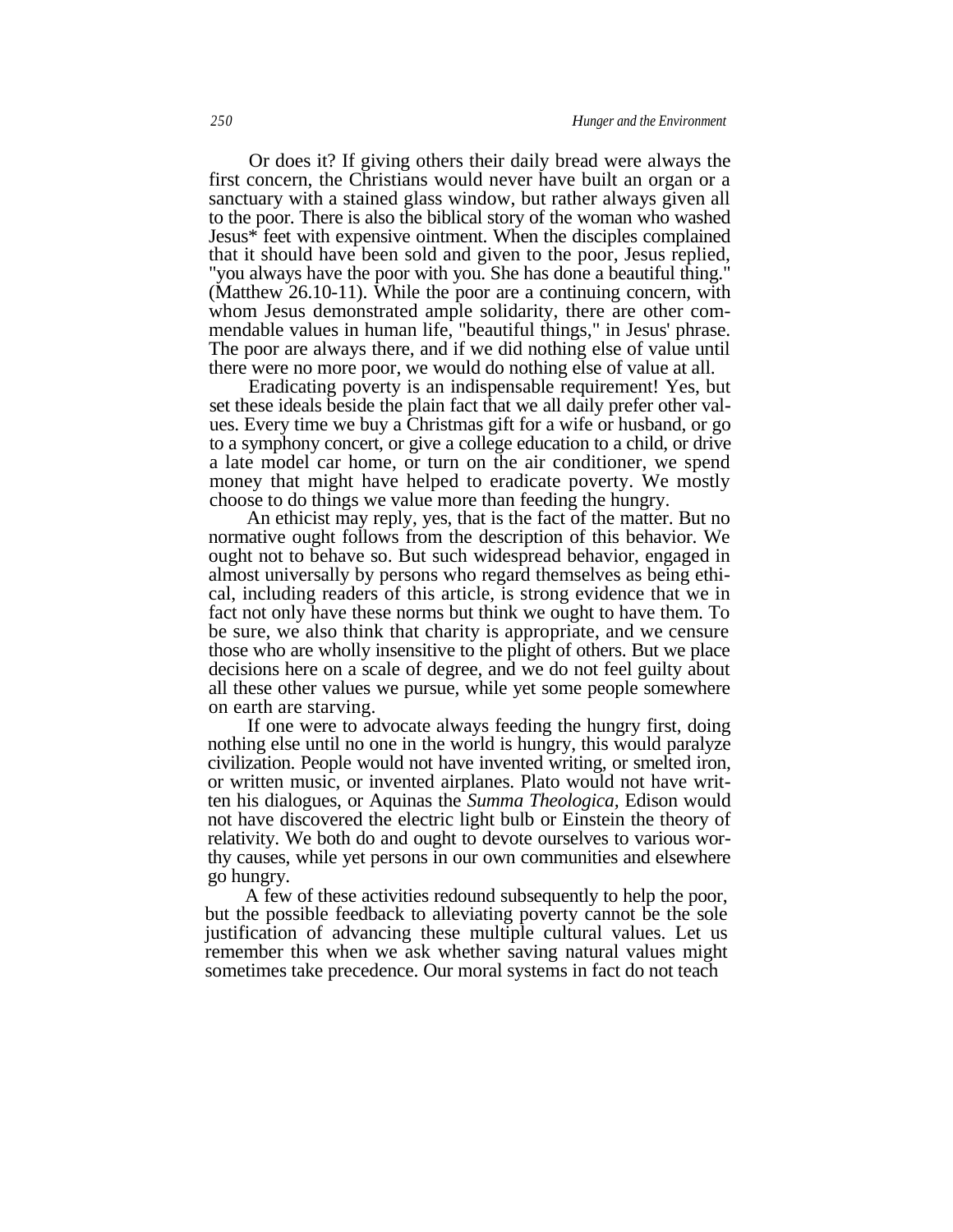us to feed the poor first. The Ten Commandments do not say that; the Golden Rule does not; Kant did not say that; nor does the utilitarian greatest good for the greatest number imply that. Eradicating poverty may be indispensable but not always prior to all other cultural values. It may not always be prior to conserving natural values either.

# **Choosing for People to Die**

But food is absolutely vital. Thou shalt not kill is one of the commandments. Next to the evil of taking life is taking the sustenance for life. Is not saving nature, thereby preventing hunting, harvesting, or development by those who need the produce of that land to put food in their mouths, almost like killing? Surely one ought not to choose for someone else to die, an innocent who is only trying to eat; everyone has a right to life. To fence out the hungry is choosing that people will die. That can't be right.

Or can it? In broader social policy we make many decisions that cause people to die. When in 1988 we increased the national speed limit on rural Interstate highways from 55 to 65 miles per hour, we chose for 400 persons to die each year.<sup>4</sup> We decide against hiring more police, though if we did some murders would be avoided. The city council spends that money on a new art museum, or to give the schoolteachers a raise. Congress decides not to pass a national health care program that would subsidize medical insurance for some now uninsured, who cannot otherwise afford it; and some such persons will, in result, fail to get, timely medical care and die of preventable diseases.

We may decide to leave existing air pollution standards in place because it is expensive for industry to install new scrubbers, even though there is statistical evidence that a certain number of persons will contract diseases and die prematurely. All money budgeted for the National Endowment for the Humanities, and almost all that budgeted for the National Science Foundation, could be spent to prevent the deaths of babies that die from malnutrition. We do not know exactly who will die, but we know that some will; we often have reasonable estimates how many. The situation would be similar, should we choose to save nature rather than to feed people.

U.S. soldiers go abroad to stabilize an African nation, from which starving refugees are fleeing, and we feel good about it. All those unfortunate people cannot come here, but at least we can go there and help. All this masks, however, how we really choose to fight others rattier than to feed them. The developed countries spend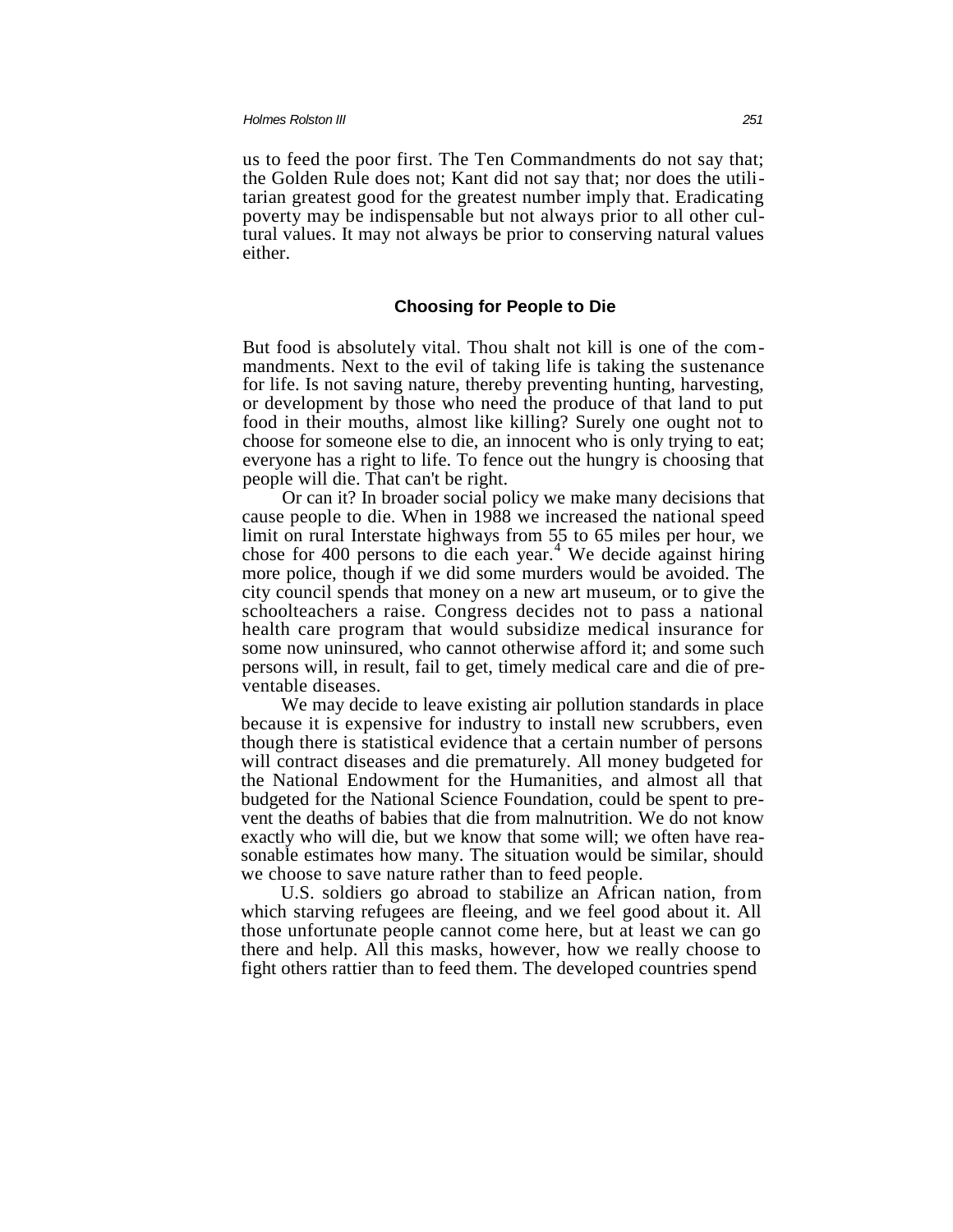as much on military power in a year as the poorest two billion people on Earth earn in total income. The developed countries in 1990 provided 56 billion dollars in economic aid to the poorer countries but they also sold 36 billion dollars worth of arms to them. At a cost of less than half their military expenditures, the developing countries could provide a package of basic health care services and clinical care that would save 10 million lives a year. World military spending in 1992 exceeded 600 billion dollars. U.S. military spending accounted for nearly half this amount, yet in the United States one person in seven lives below the poverty line and over 37 million people lack any form of health care coverage. <sup>5</sup> These are choices that cause people to die, both abroad and at home.

But such spending, a moralist critic will object, is wrong. This only reports what people do decide, not what they ought to decide. Yes, but few are going to argue that we ought to spend nothing on military defense until all the poor are fed, clothed, and housed. We believe that many of the values achieved in the United States, which place us among the wealthier nations, are worth protecting, even while others starve. Europeans and others will give similar arguments. Say if you like that this only puts our self-interest over theirs, but in fact we all do act to protect what we value, even if this decision results in death for those beyond our borders. That seems to mean that a majority of citizens think such decisions are right.

Wealthy and poverty-stricken nations alike put up borders across which the poor are forbidden to pass. Rich nations will not let them in; their own governments will not let them out. We may have misgivings about this on both sides, but if we believe in immigration laws at all, we, on the richer side of the border, think that protecting our lifestyle counts more than their betterment, even if they just want to be better fed. If we let anyone who pleased enter the United States, and gave them free passage, hundreds of millions would come. Already 30 percent of our population growth is by immigration, legal and illegal. Sooner or later we must fence them out, or face the loss of prosperity that we value. We may not think this is always right, but when one faces the escalating numbers that would swamp the United States, it is hard not to conclude that it is sometimes right. Admitting refugees is humane, but it lets such persons flee their own national problems and does not contribute to any longterm solutions in the nations from which they emigrate. Meanwhile, people die as a result of such decisions.

Some of these choices address the question whether we ought to save nature if this causes people to die. Inside our U.S. boundaries, we have a welfare system, refusing to let anyone starve. Fortunately, we are wealthy enough to afford this as well as nature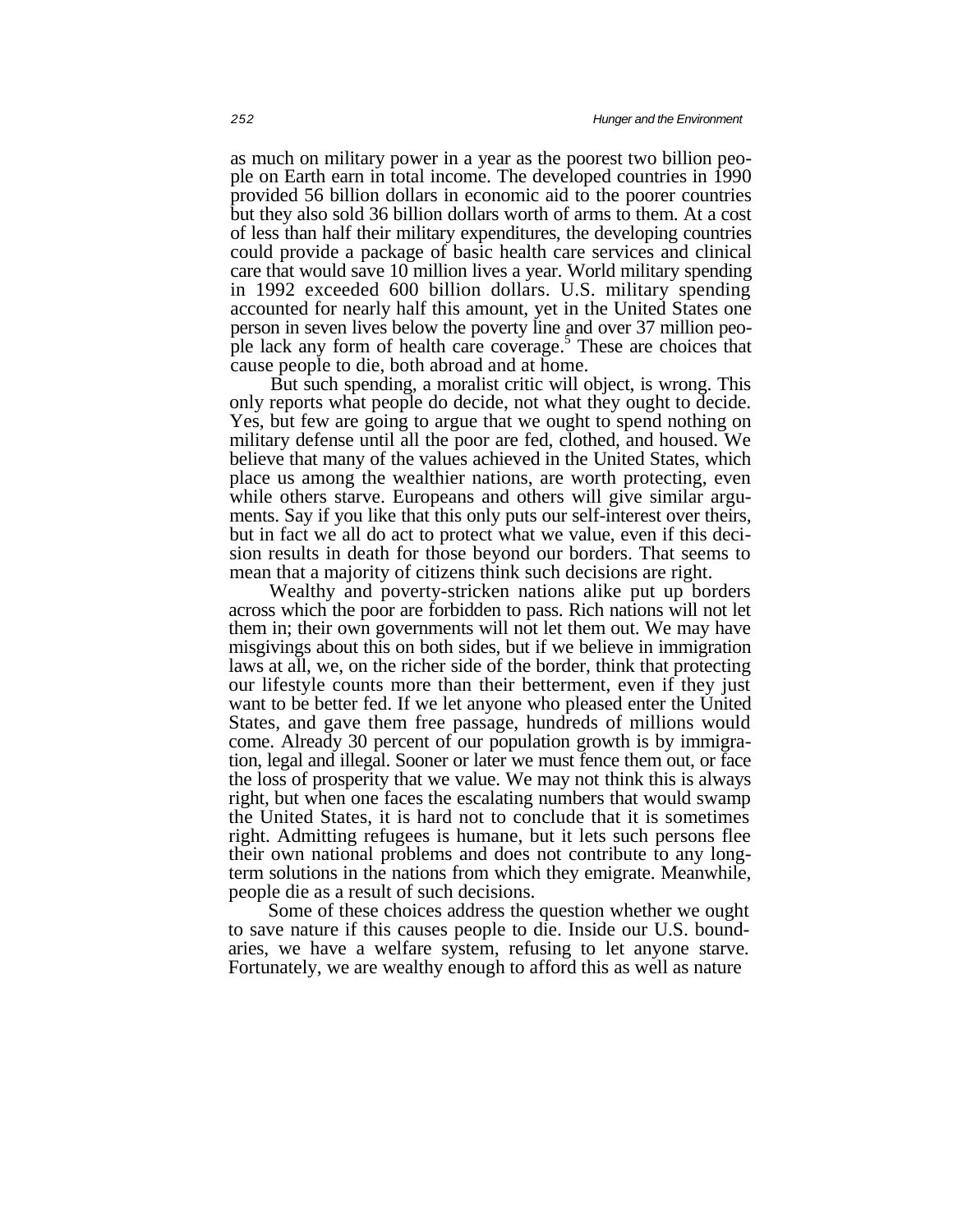conservation. But if it came to this, we would think it wrong-headed to put animals (or art, or well-paid teachers) over starving people. Does that not show that, as domestic policy, we take care of our own? We feed people first—or at least second, after military defence. Yet we let foreigners die, when we are not willing to open our five hundred wilderness areas, nearly 100 million acres, to Cubans and Ethiopians.

# **Hunger and Social Justice**

The welfare concept introduces another possibility, that the wealthy should be taxed to feed the poor. We should do that first, rather than cut into much else that we treasure, possibly losing our wildlife, or wilderness areas, or giving up art, or underpaying the teachers. In fact, there is a way greatly to relieve this tragedy, could there be a just distribution of the goods of culture, now often so inequitably distributed. Few persons would need to go without enough if we could use the produce of the already domesticated landscape justly and charitably. It is better to try to fix this problem where it arises, within society, than to try to enlarge the sphere of society by the sacrifice of remnant natural values, by, say, opening up the wilderness areas to settlement. Indeed, the latter only postpones the problem.

Peoples in the South (a code word for the lesser developed countries, or the poor) complain about the overconsumption of peoples in the North (the industrial rich), often legitimately so. But Brazil has within its own boundaries the most skewed income distribution in the world. The U.S. ratio between personal income for the top 20 percent of people to the bottom 20 percent is 9 to 1; the ratio in Brazil is 26 to 1. Just one percent of Brazilians control 45 percent of the agricultural land. The biggest 20 landowners own more land between them than the 3.3 million smallest fanners. With the Amazon still largely undeveloped, there is already more arable land per person in Brazil than in the United States. Much land is held for speculation; 330 million hectares of farm land, an area larger than India, is *lying*  idle. The top 10 percent of Brazilians spend 51 percent of the national income. $\sigma$  This anthropocentric inequity ought to be put "at the center of concern" when we decide about saving nature versus feeding people.

Save the Amazon! No! The howler monkeys and toucans may delight tourists, but we ought not save them if people need to eat. Such either-or choices mask how marginalized peoples are forced onto marginal lands; and those lands become easily stressed, both because the lands are by nature marginal for agriculture, range, and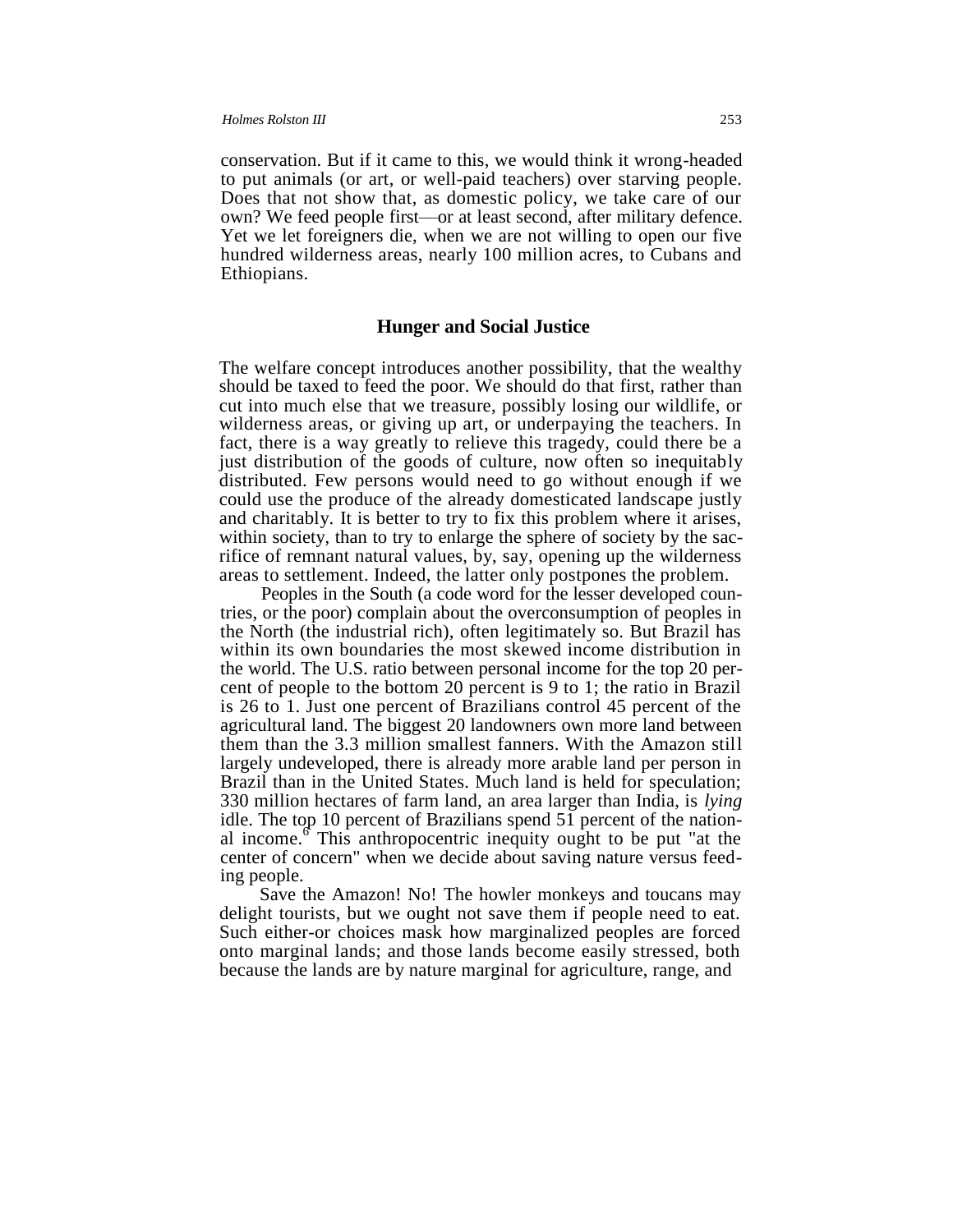life support, and also because by human nature marginalized peoples find it difficult to plan for the long-range. They are caught up in meeting their immediate needs; their stress forces them to stress a fragile landscape.

Prime agricultural or residential lands can also be stressed to produce more, because there is a growing population to feed, or to grow an export crop, because there is an international debt to pay. Prime agricultural lands in southern Brazil, formerly used for growing food and worked by tenants who lived on these lands and ate their produce, as well as sent food into the cities, have been converted to growing coffee as an export crop, using mechanized farming, to help pay Brazil's massive debt, contracted by a military government since overthrown. Peoples forced off these lands were resettled in the Amazon basin, aided by development schemes fostered by the military government, resettled on lands really not suitable for agriculture. The integrity of the Amazon, to say nothing of the integrity of these peoples, is being sacrificed to cover for misguided loans. Meanwhile the wealthy in Brazil pay little or no income tax that might be used for such loan repayment.

The world is full enough of societies that have squandered their resources, inequitably distributed wealth, degraded their landscapes, and who will be tempted to jeopardize what natural values remain as an alternative to solving hard social problems. The decision about social welfare, poor people over nature, usually lies in the context of another decision, often a tacit one, to protect vested interests, wealthy people over poor people, wealthy people who have exploited nature already, ready to exploit anything they can. At this point in our logic, en route to any conclusion such as let-peoplestarve, we regularly reach an if-then, go-to decision point, where before we face the people-over-nature choice we have to reaffirm or let stand the wealthy-over-poor choice.

South Africa is seeking an ethic of ecojustice enabling five million privileged whites and twenty nine million exploited blacks (as well as several million underprivileged "Coloureds") to live in harmony on their marvelously rich but often fragile landscape.<sup>7</sup> Whites earn nearly ten times the per capita income of blacks. White farmers, 50,000 of them, own 70 percent of farmland; 700,000 black farmers own 13 percent of the land (17% other). Black ownership of land was long severely restricted by law. Forced relocations of blacks and black birth rates have combined to give the homelands, small areas carved out within the South African nation, an extremely highaverage population density. When ownership patterns in the homelands are combined with those in the rest of the nation, land ownership is as skewed as *anywhere* on Earth. Compounding the problem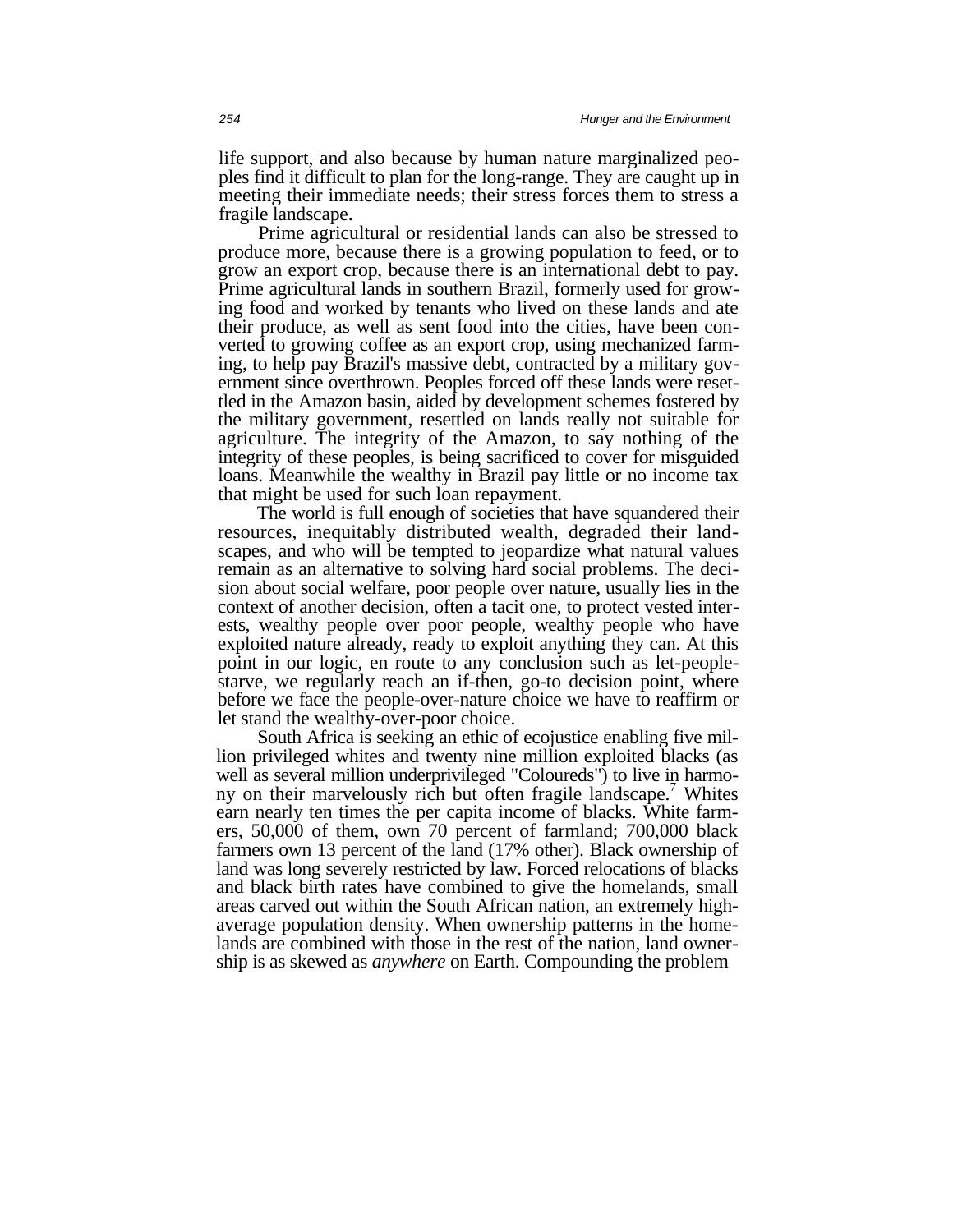is that the black population is growing, and is already more than ten times what it was before the Europeans came.

The land health is poor. South African farmers lose twenty tons of topsoil to produce one ton of crops. Water resources are running out; the limited wetlands in an essentially arid nation are exploited for development; water is polluted by unregulated industry. Natal, one of the nation's greenest and most glorious areas, is especially troubled with polluted winds. Everywhere, herbicides float downwind with adverse human, vegetative, and wildlife effects on nontarget organisms.

With an abundance of coal, South Africa generates 60 percent of the electricity on the African continent, sold at some of the cheapest rates in the world, although less than a third of South Africans have electricity. The Eskom coal-burning power plants in the Transvaal are the worst offenders in air pollution, leaving the high veld as polluted as was Eastern Germany, also threatening an area producing 50 percent of South Africa's timber industry and 50 percent of the nation's high potential agricultural soils. As a result of all this, many blacks go poorly nourished; some, in weakened condition, catch diseases and die.

What is the solution? South Africa also has some of the finest wildlife conservation reserves in Africa. Some are public; some are private. They are visited mostly by white tourists, often from abroad. One hears the cry that conserving elitist reserves, in which the wealthy enjoy watching lions and wildebeest, cannot be justified where poor blacks are starving. What South Africa needs is development, not conservation. In an industry-financed study, Brian Huntley, Roy Siegfried, and Clem Sunter conclude: "What is needed is a much larger cake, not a sudden change in the way it is cut."<sup>8</sup> One way to get a bigger cake would be to take over the lands presently held as wildlife reserves.

But more cake, just as unequally cut, is not the right solution in a nation that already stresses the carrying capacity of its landscape. Laissez-faire capitalists propose growth so that every one can become more prosperous, oblivious to the obvious fact that even the present South African relationship to the landscape is neither sustainable nor healthy. They seem humane; they do not want anyone to starve. The rhetoric, and even the intent, is laudable. At the same time, they want growth because this will avoid redistribution of wealth. The result, under the rubric of feeding people versus saving nature, is in fact favoring the wealthy over the poor.

What is happening is that an unjust lack of sharing between whites and blacks is destroying the green. It would be foolish for all, even for white South Africans acting in their own self-interest, fur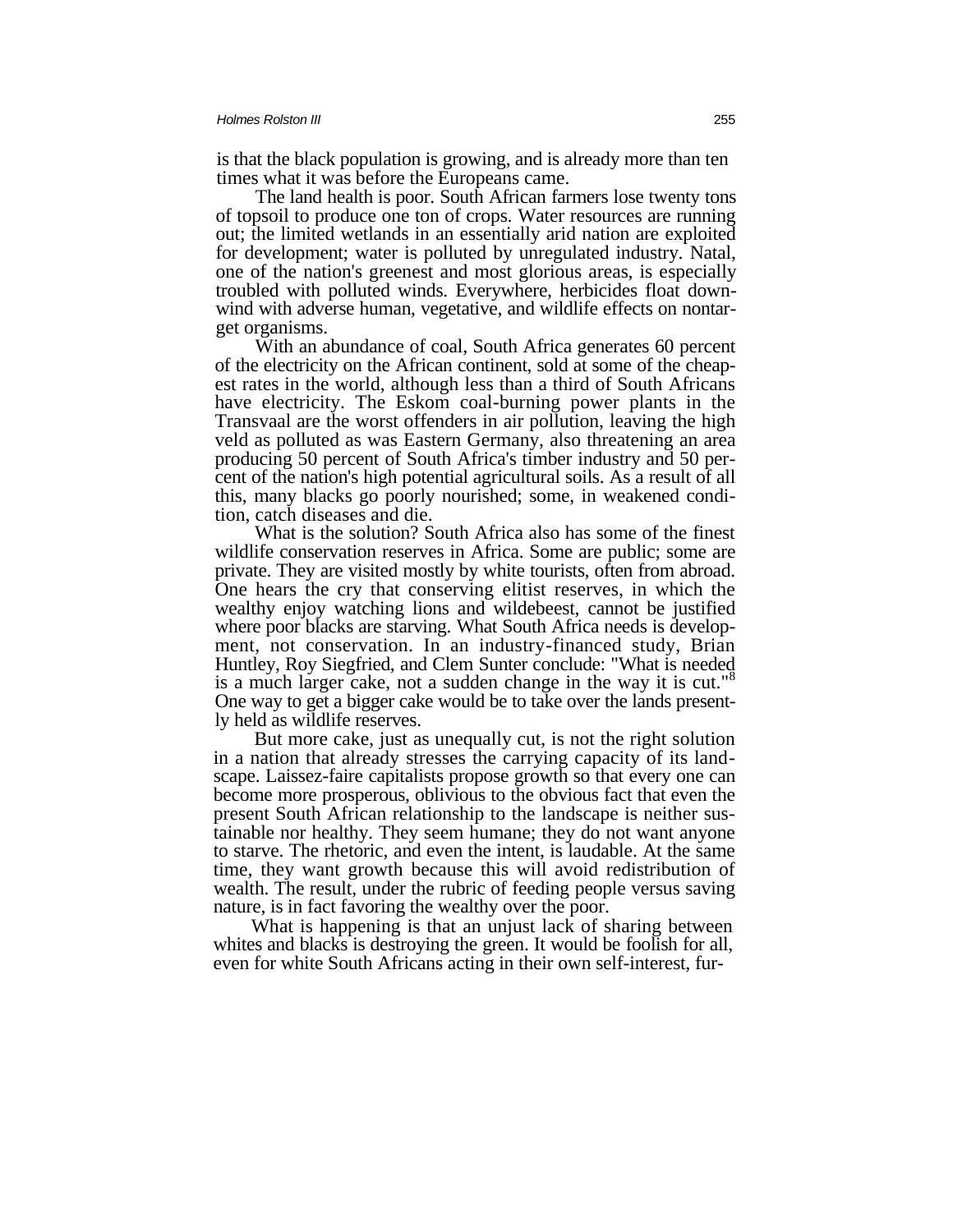*256 Hunger and the Environment*



**Figure 1** Proportionate Production and Consumption among Nations.

ther to jeopardize environmental health, rather than to look first and resolutely to solving their social problems. It would not really be right, if South Africans were to open their magnificent wildlife reserves, seemingly in the interests of the poor, while the cake remains as inequitably divided as ever. Fortunately, many South Africans have realized the deeper imperative, and the recent historic election there, and efforts toward a new constitution, promise deep social changes. This, in turn, will make possible a more intelligent conservation of natural values.

In the more fortunate nations, we may distribute wealth more equitably, perhaps through taxes or minimum wage laws, or by labor unions, or educational opportunities, and we do have in place the welfare systems referred to earlier, refusing to let anyone starve. But lest we seem too righteous, we also recall that we have such policies only domestically. The international picture puts this in a different light. There are two major blocs, the G-7 nations (the Group of 7, the big nations of North America, Europe, and Japan, "the North"), and the G-77 nations, once 77 but now including some 128 lesser developed nations, often south of the industrial north. The G-7 nations hold about one fifth of the world's five billion persons, and they produce and consume about four fifths of all goods and services. The G-77 nations, with four fifths of the world's people, produce and consume one fifth. (See figure 1.) For every person added to the population of the North, twenty are added in the South. For every dollar of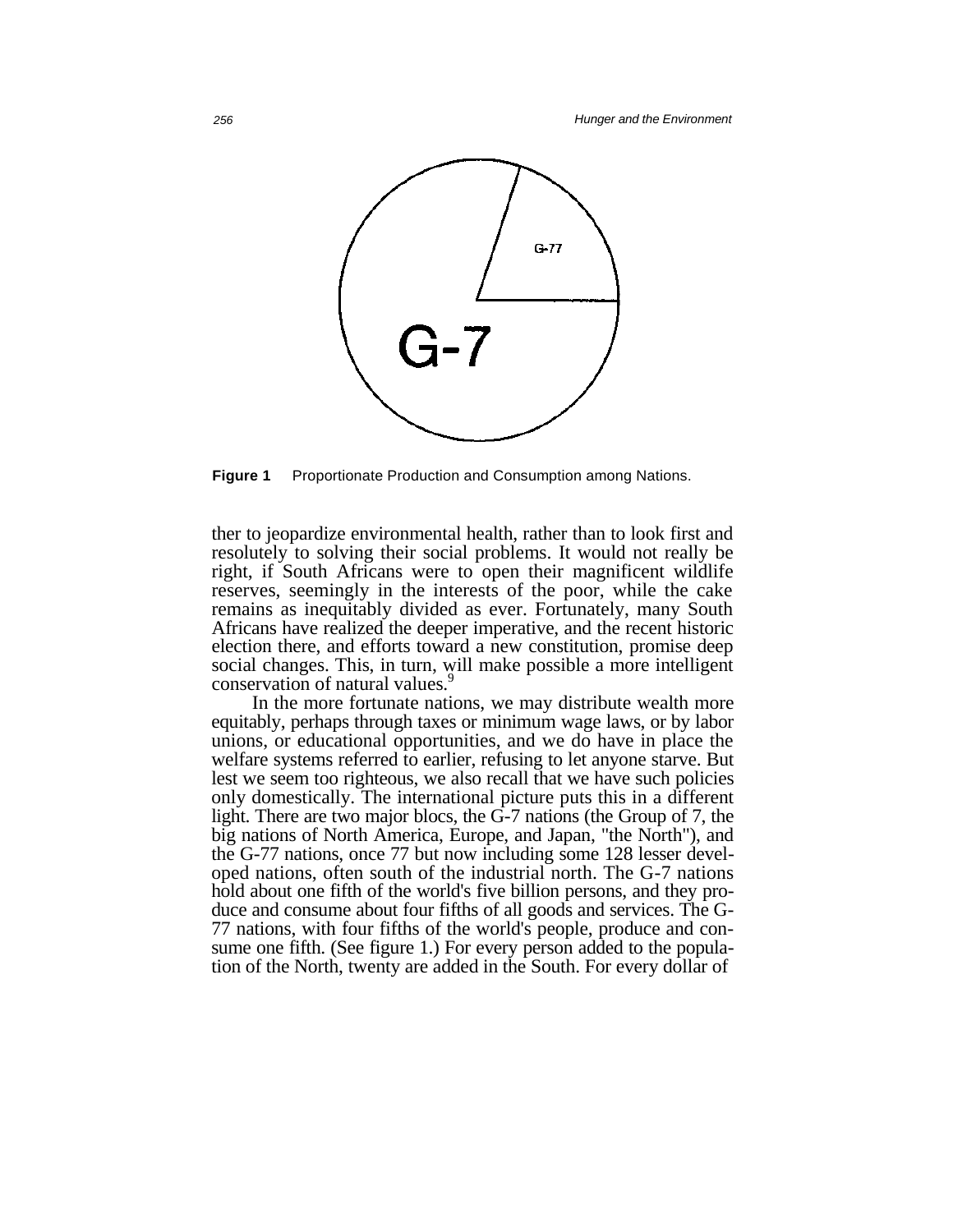economic growth per person in the South, 20 dollars accrue in the North.<sup>10</sup>

The distribution problem is complex. Earth's natural resources are unevenly distributed by nature. Diverse societies have often taken different directions of development; they have different governments, ideologies, and religions; they have made different social choices, valued material prosperity differently. Typically, where there is agricultural and industrial development, people think of this as an impressive achievement. Pies have to be produced before they can be divided, and who has produced this pie? Who deserves the pie? People ought to get what they earn. Fairness nowhere commands rewarding all parties equally; justice is giving each his or her due. We treat equals equally; we treat unequals equitably, and that typically means unequal treatment proportionately to merit. There is nothing evidently unfair in the pie diagram, not at least until we have inquired about earnings. Some distribution patterns reflect achievement. Not all of the asymmetrical distribution is a result of social injustice.

Meanwhile, it is difficult to look at a distribution chart and not think that something is unfair. Is some of the richness on one side related to the poverty on the other? Regularly, the poor come off poorly when they bargain with the rich; and wealth that originates as impressive achievement can further accumulate through exploitation. Certainly many of the hungry people have worked just as hard as many of the rich.

Some will say that what the poorer nations need to do is to imitate the productive people. Unproductive people need to learn how to make more pies. Then they can feed themselves. Those in the G-7 nations who emphasize the earnings model tend to recommend to the G-77 nations that they produce more, often offering to help them produce by investments which can also be productive for the G-7 nations. Those in the G-77 nations do indeed wish to produce, but they also see the exploitation and realize that the problem is sharing as well as producing. Meanwhile the growth graphs caution us that producing can be as much part of the problem as part of the solution. One way to think of the circular pie chart is that this is planet Earth, and we do not have any way of producing a bigger planet. We could, though, feed more people by sacrificing more nature.

Meanwhile too, any such decisions take place inside this 1/5 gets-4/5ths, 4/5ths-gets-l/5 picture. So it is not just the Brazilians and the South Africans, but all of us in the United States, Europe, and Japan as well that have to face an if-then, go-to decision point, reaffirming and or letting stand the wealthy-over-poor division of the Earth's pie that we enjoy. This is what stings when we see the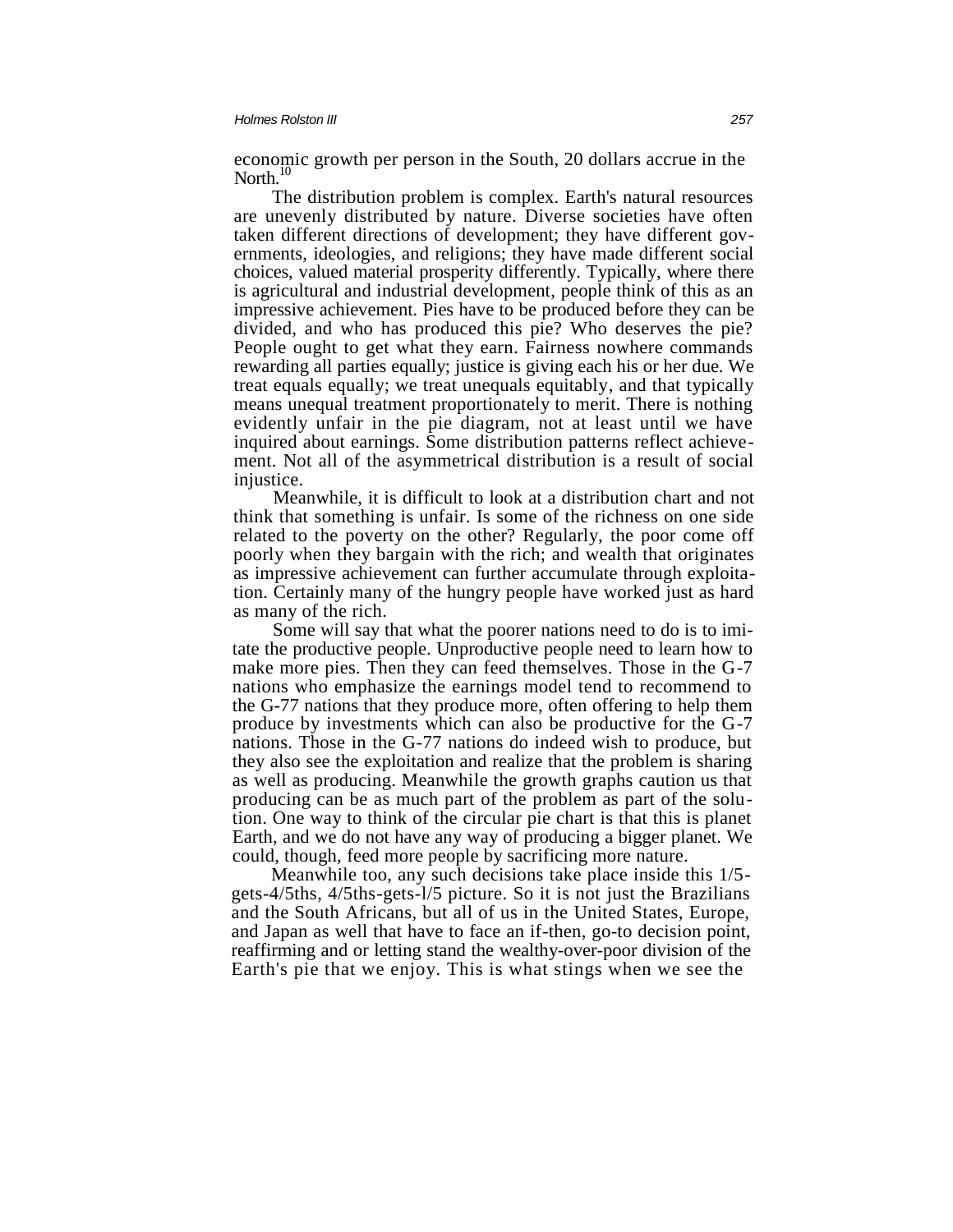*258 Hunger and the Environment*



# **Populations**

Consider human population growth. (See Figure 2.) Not only have the numbers of persons grown, their expectations have grown, so that we must superimpose one exploding curve on top of another. A superficial reading of such a graph is that humans really start winning big in the twentieth century. There are lots of them, and they want, and many get, lots of things. If one is a moral humanist, this can seem a good thing. Wouldn't it be marvelous if all could get what they want, and none hunger and thirst any more?

But when we come to our senses, we realize that this kind of winning, if it keeps on escalating, is really losing. Humans will lose, and nature will be destroyed as well. Cultures have become consumptive, with ever-escalating insatiable desires, overlaid on everescalating population growth. Culture does not know how to say "Enough!" and that is not satisfactory. Starkly put, the growth of cul-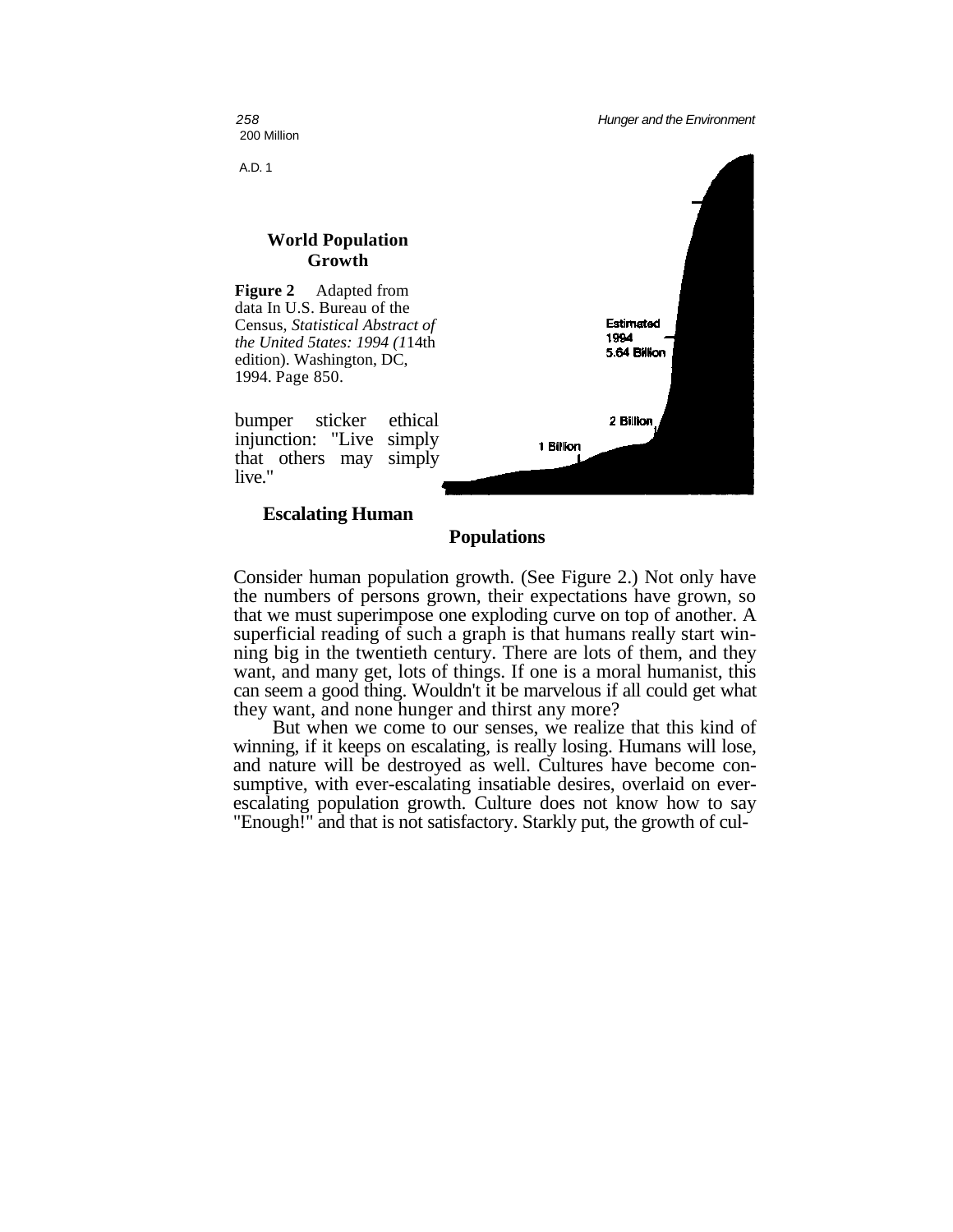#### *Holmes Rolston III 259*

ture has become cancerous. That is hardly a metaphor, for a cancer is essentially an explosion of unregulated growth. Feeding people always seems humane, but, when we face up to what is really going on, by just feeding people, without attention to the larger social results, we could be feeding a kind of cancer.

One can say that where there is a hungry mouth, one should do what it takes to get food into it. But when there are two mouths there the next day, and four the day after that, and sixteen the day after that, one needs a more complex answer. The population of Egypt was less than 3 million for over five millennia, fluctuating between 1.5 to 2.5 million, even when Napoleon went there in the early 1800s. Today the population of Egypt is about 55 million. Egypt has to import more than half its food. The effects on nature, both on land health and on wildlife, have been adversely proportional.

If, in this picture, we look at individual persons, caught up in this uncontrolled growth, and if we try to save nature, some persons will go hungry. Surely, that is a bad thing. Would anyone want to say that such persons ought not to sacrifice nature, if needs be, to alleviate such harm as best they can? From their perspective, they are only doing what humans have always done, making a resourceful use of nature to meet their own needs. Isn't that a good thing anymore? Such persons are doomed, unless they can capture natural values.

But here we face a time-bound truth, in which too much of a good thing becomes a bad thing. We have to figure in where such persons are located on the population curve, and realize that a good thing when human numbers are manageable is no longer a good thing when such a person is really another cell of cancerous growth. That sounds cruel, and it is tragic, but it does not cease to be true for these reasons. For a couple to have two children may be a blessing; but the tenth child is a tragedy. When the child comes, one has to be as humane as possible, but one will only be making the best of a tragic situation, and if the tenth child is reared, and has ten children in turn, that will only multiply the tragedy. The quality of human lives deteriorates; the poor get poorer. Natural resources are further stressed; ecosystem health and integrity degenerate; and this compounds the losses again—a lose-lose situation. In a social system misfitted to its landscape, one's wins can only be temporary in a losing human ecology.

Even if there were an equitable distribution of wealth, the human population cannot go on escalating without people becoming all equally poor. Of the 90 million new people who will come on board planet Earth this year, 85 million will appear in the Third World, the countries least able to support such population growth. At the same time, each North American will consume 200 times as much energy,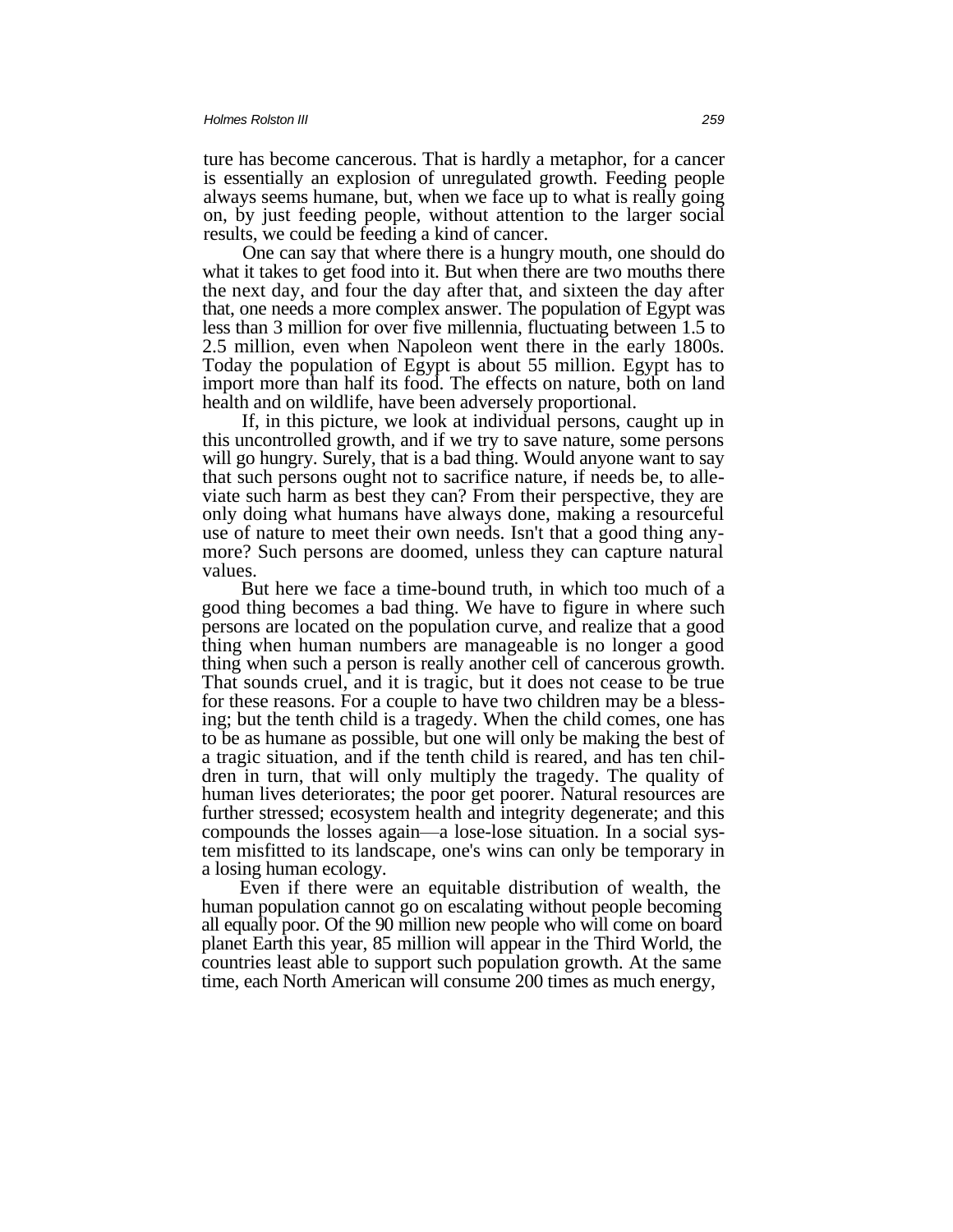and many other resources. The 5 million new people in the industrial countries will put as much strain on the environment as the 85 million new poor. There are three problems: overpopulation, overconsumption, and underdistribution. Sacrificing nature for development does not solve any of these problems, none at all. It only brings further loss. The poor, after a meal for a day or two, perhaps a decade or two, are soon hungry all over again, only now poorer still because their natural wealth is also gone.

To say that we ought always to feed the poor first commits a good-better-best fallacy. If a little is good, more must be better, most is best. If feeding some humans is good, feeding more is better. And more. And more! Feeding all of them is best? That sounds right. We can hardly bring ourselves to say that anyone ought to starve. But we reach a point of diminishing returns, when the goods put at threat lead us to wonder.

## **Endangered Natural Values**

Natural values are endangered at every scale: global, regional, and local, at levels of ecosystems, species, organisms, populations, fauna and flora, terrestrial and marine, charismatic megafauna down to mollusks and beetles. This is true in both developed and developing nations, though we have under discussion here places where poverty threatens biodiversity.

Humans now control 40 percent of the planet's land-based primary net productivity, that is, the basic plant growth that captures the energy on which everything else depends.<sup>11</sup> If the human population doubles again, the capture will rise to 60 to 80 percent, and little habitat will remain for natural forms of life that cannot be accommodated after we have put people first. Humans do not use the lands they have domesticated effectively. A World Bank study found that 35 percent of the Earth's land has now become degraded.<sup>12</sup> Daniel Hillel, in a soils study, concludes, "Present yields are extremely low in many of the developing countries, and as they can be boosted substantially and rapidly, there should be no need to reclaim new land and to encroach further upon natural habitats."<sup>13</sup>

Africa is a case in point, and Madagascar epitomizes Africa's future. Its fauna and flora evolved independently from the mainland continent; there are 30 primates, all lemurs; the reptiles and amphibians are 90 percent endemic, including two thirds of all the chameleons of the world, and 10,000 plant species, of which 80 percent are endemic, including a thousand kinds of orchids. Humans came there about 1,500 years ago and lived with the fauna and flora more or less intact until this century. Now an escalating population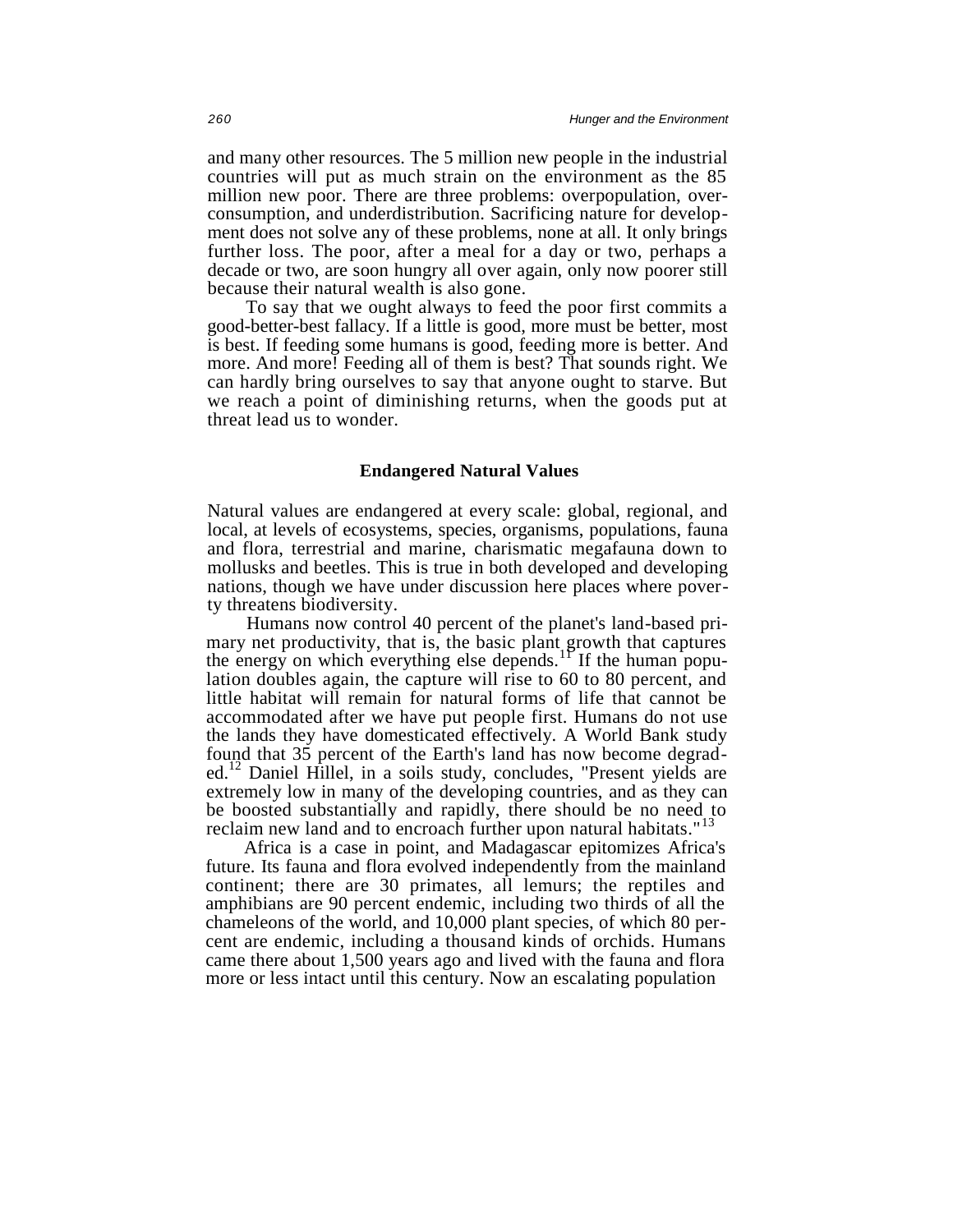of impoverished Malagasy people rely heavily on slash-and-burn agriculture, and the forest cover is one third of the original (27.6 million acres to 9.4 million acres), most of the loss occurring since  $1950<sup>14</sup>$  Madagascar is the most eroded nation on Earth, and little or none of the fauna and flora is safely conserved. Population is expanding at 3.2 percent a year; remaining forest is shrinking at 3 percent, almost all to provide for the expanding population. Are we to say that none ought to be conserved until after no person is hungry?

Tigers are sliding toward extinction. Populations have declined 95 percent in this century; the two main factors are loss of habitat and a ferocious black market in bones and other body parts used in traditional medicine and folklore in China, Taiwan, and Korea, uses that are given no medical credence. Ranthambhore National Park in Rajasthan, India, is a tiger sanctuary; there were 40 tigers during the late 1980s, reduced in a few years by human pressures—illicit cattle grazing and poaching—to 20 to 25 tigers today. There are 200,000 Indians within three miles of the core of the park—more than double the population when the park was launched, 21 years ago. Most depend on wood from the 150 square miles of park to cook their food. They graze in and around the park some 150,000 head of scrawny cattle, buffalo, goats, and camels. The cattle impoverish habitat and carry diseases to the ungulates that are the tiger's prey, base. In May 1993, a young tigress gave birth to four cubs; that month 316 behind were born in the village surrounding the park <sup>15</sup> month 316 babies were born in the villages surrounding the park.

The tigers may be doomed, but ought they to be? Consider, for instance, that there are minimal reforestation efforts, or that cattle dung can be used for fuel with much greater efficiency than is being done, or that, in an experimental herd of jersey and holstein cattle there, the yield of milk increased ten times that of the gaunt, freeranging local cattle, and that a small group of dairy producers has increased milk production 1,000 percent in just 3 years. In some moods we may insist that people are more important than tigers. But in other moods these majestic animals seem the casualties of human inabilities to manage themselves and their resources intelligently, a tragic story that leaves us wondering whether the tigers should always lose and the people win.

# **When Nature Comes First**

Ought we to save nature if this results in people going hungry? In people dying? Regrettably, sometimes, the answer is yes. In 20 years Africa's black rhinoceros population declined from 65,000 to 2,500, a loss of 97 percent; the species faces imminent extinction. Again, as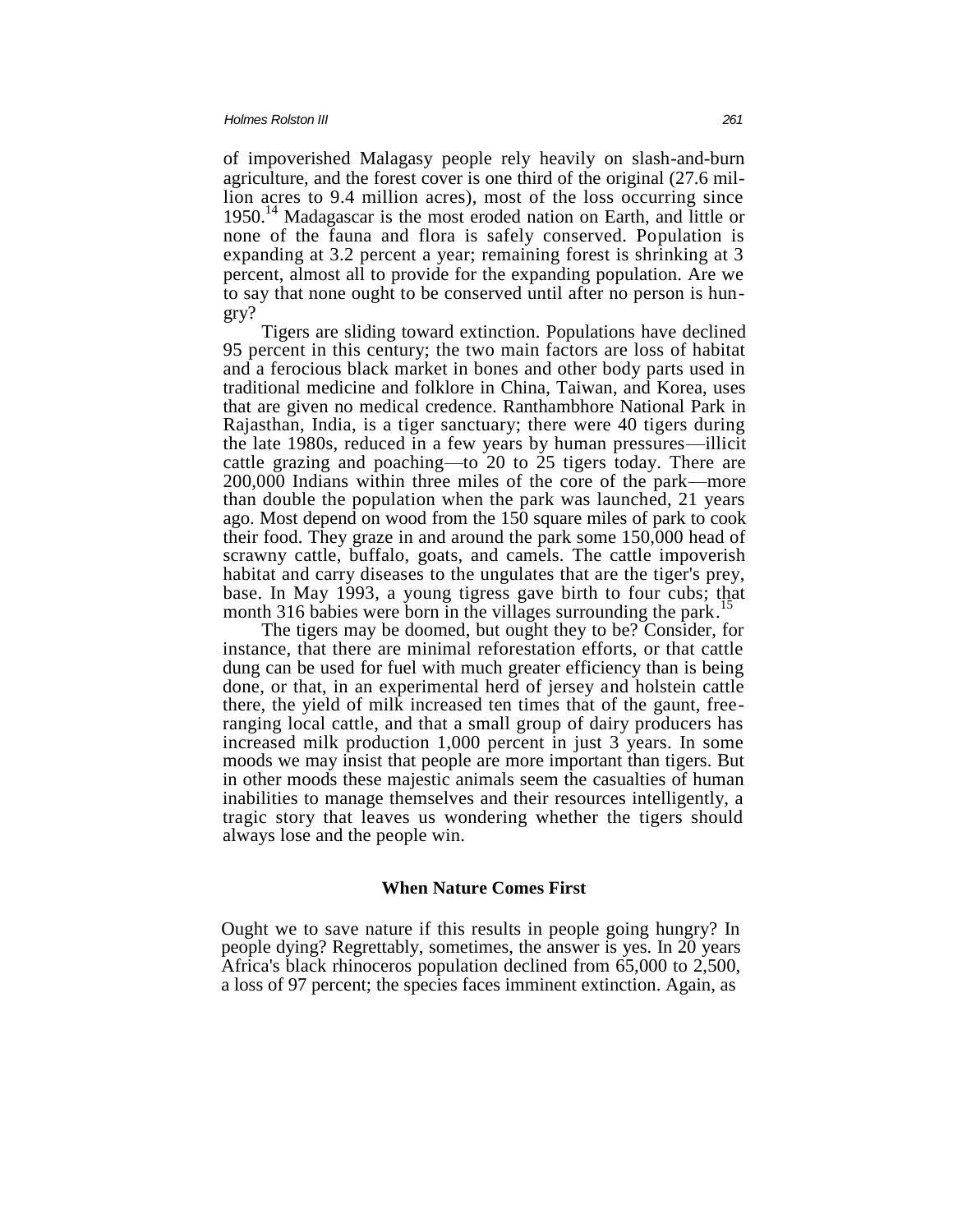with the tigers, there has been loss of habitat caused by human population growth, an important and indirect cause; but the primary direct cause is poaching, this time for horns. People cannot eat horns; but they can buy food with the money from selling them. Zimbabwe has a hard-line shoot-to-kill policy for poachers, and over 150 poachers have been killed.<sup>16</sup>

So Zimbabweans do not always put people first; they are willing to kill some, and to let others to go hungry rather than sacrifice the rhino. If we always put people first, there will be no rhinos at all. Always too, we must guard against inhumanity, and take care, so far as we can, that poachers have other alternatives for overcoming their poverty. Still, if it comes to this, the Zimbabwean policy is right. Given the fact that rhinos have been so precipitously reduced, given that the Zimbabwean population is escalating (the average married woman there desires to have six children), $17$  one ought to put the black rhino as a species first, even if this costs human lives.

But the poachers are doing something illegal. What about ordinary people, who are not breaking any laws? The sensitive moralist may object that, even when the multiple causal factors are known, and lamented, when it comes to dealing with individual persons caught up in these social forces, we should factor out overpopulation, overconsumption, and maldistribution, none of which are the fault of the particular persons who may wish to develop their lands. UI did not ask to be born; I am poor, not overconsuming; I am not the cause but rather the victim of the inequitable distribution of wealth." Surely there still remains for such an innocent person a right to use whatever natural resources one has available, as best one can, under the exigencies of one's particular life, set though this is in these unfortunate circumstances. "I only want enough to eat, is that not my right?"

Human rights must include, if anything at all, the right to subsistence. So even if particular persons are located at the wrong point on the global growth graph, even if they are willy-nilly part of a cancerous and consumptive society, even if there is some better social solution than the wrong one that is in fact happening, have they not a right that will override the conservation of natural value? Will it not just be a further wrong to them to deprive them of their right to what little they have? Can basic human rights ever be overridden by a society that wants to do better by conserving natural value?

This requires some weighing of the endangered natural values. Consider the tropical forests. There is more richness there than in other regions of the planet—half of all known species. In South America, for example, there are one fifth of the planet's species of terrestrial mammals (800 species); there are one third of the planet's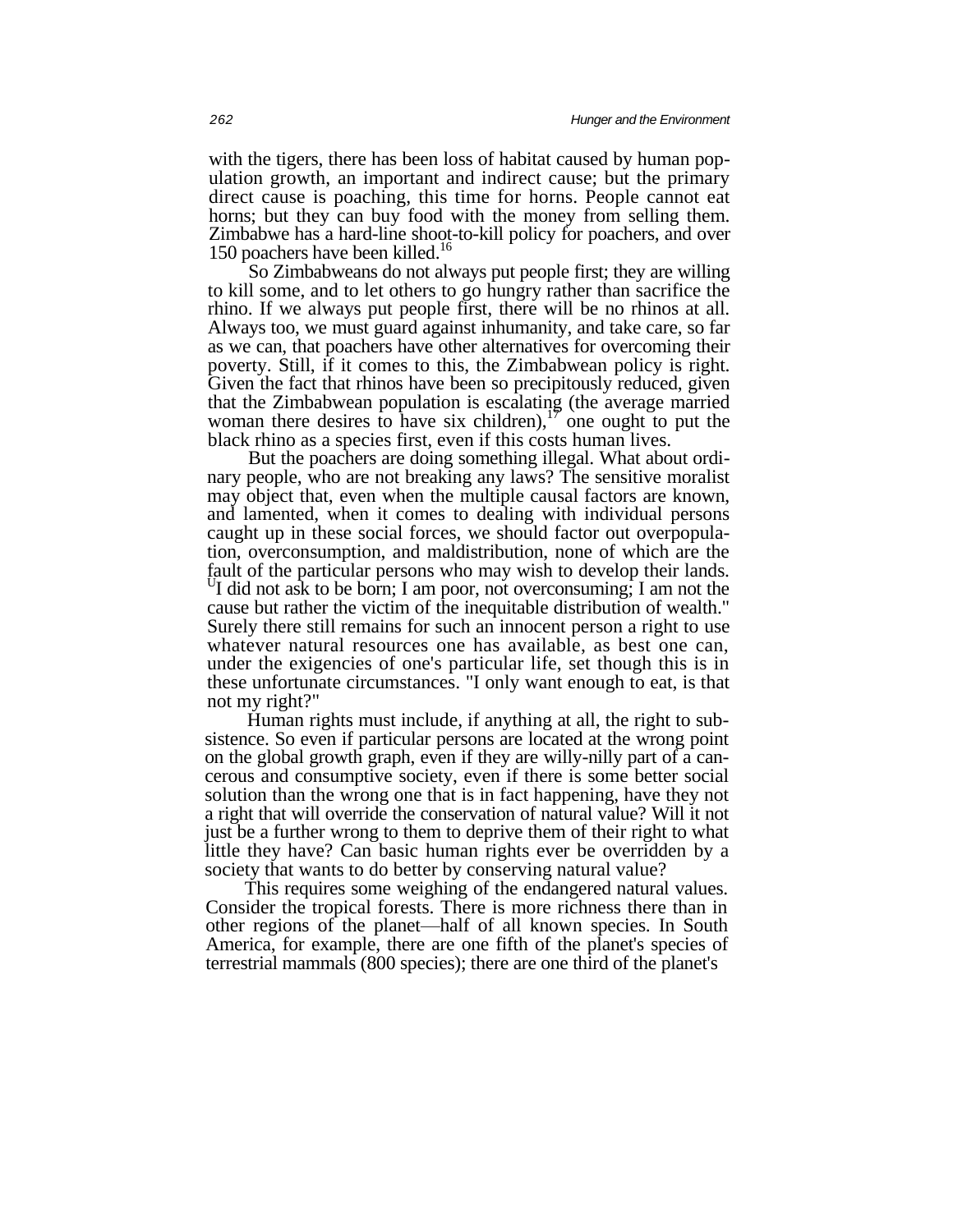#### *Holmes Rolston* /// 263

flowering plants.<sup>18</sup> The peak of global plant diversity is in the three Andean countries of Columbia, Ecuador, and Peru, where over 40,000 species occur on Just 2 percent of the world's land surface.<sup>19</sup> But population growth In South America has been as high as anywhere in the world, $20$  and people are flowing into the forests, often crowded off other lands.

What about these hungry people? Consider first people who are not now there but might move there. This is not good agricultural soil, and such would-be settlers are likely to find only a short-term bargain, a long-term loss. Consider the people who already live there. If they are indigenous peoples, and wish to continue to live as they have already for hundreds and even thousands of years, there will be no threat to the forest. If they are cabaclos (of mixed European and native races), they can also continue the lifestyles known for hundreds of years, without serious destruction of the forests. Such peoples may continue the opportunities that they have long had. Nothing is taken away from them. They have been reasonably well fed, though often poor.

Can these peoples modernize? Can they multiply? Ought there to be a policy of feeding first all the children they bear, sacrificing nature as we must to accomplish this goal? Modern medicine and technology have enabled them to multiply, curing childhood diseases and providing better nutrition, even if these peoples often remain at thresholds of poverty. Do not such people have the right to develop? A first answer is that they do, but with the qualification that all rights are not absolute, some are weaker, some stronger, and the exercise of any right has to be balanced against values destroyed in the exercise of that right.

The qualification brings a second answer. If one concludes that the natural values at stake are quite high, and that the opportunities for development are low, because the envisioned development is inadvisable, then a possible answer is: No, there will be no development of these reserved areas, even if people there remain in the relative poverty of many centuries, or even if, with escalating populations, they become more poor. We are not always obligated to cover human mistakes with the sacrifice of natural values.

Again, one ought to be as humane as possible. Perhaps there can be development elsewhere, to which persons in the escalating population can be facilitated to move, if they wish. Indeed, this often happens, as such persons flee to the cities, though they often only encounter further poverty there, owing to the inequitable distribution of resources which we ,have lamented. If they remain in these areas of high biological diversity, they must stay under the traditional lifestyles of their present and past circumstances.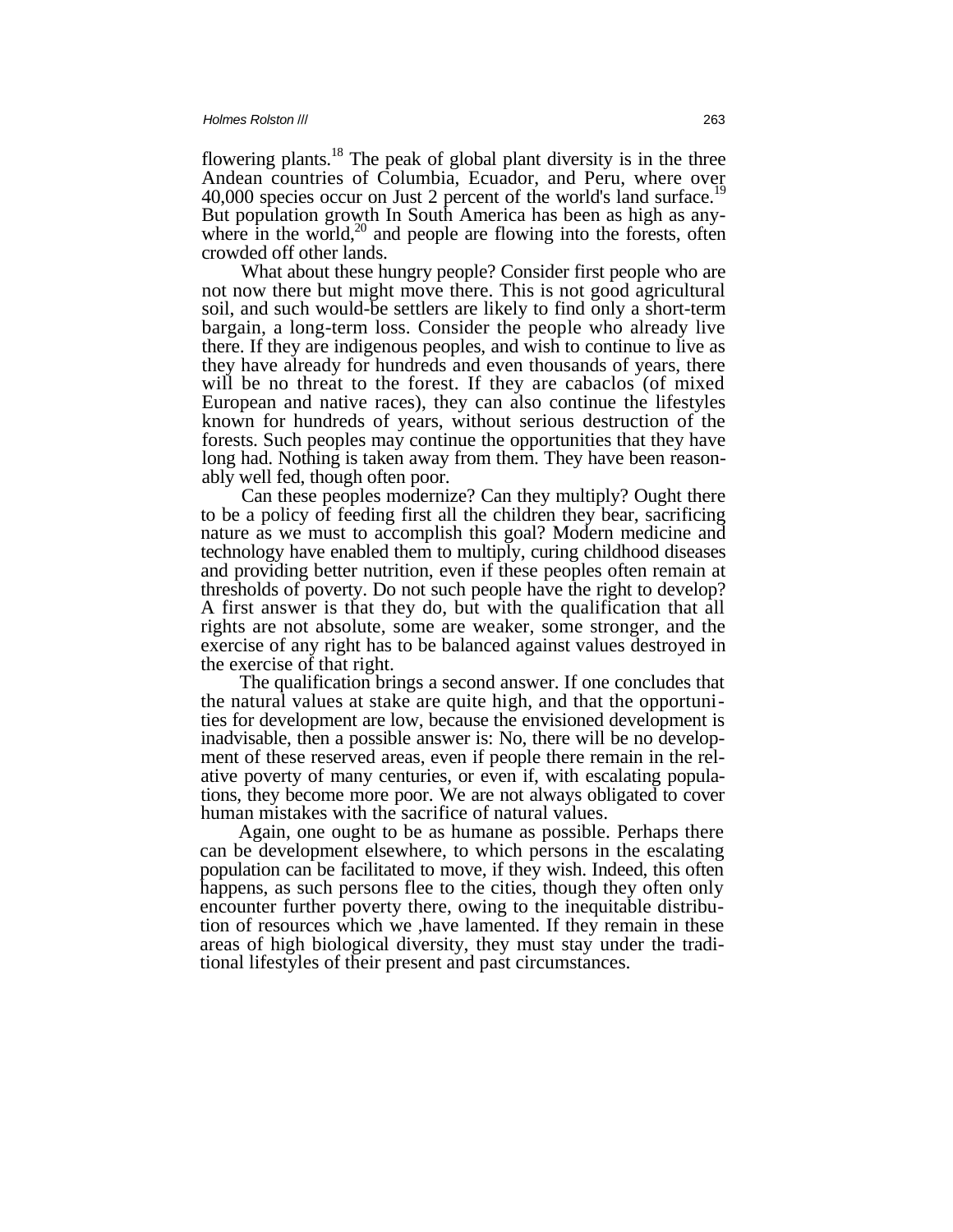Does this violate human rights? Anywhere that there is legal zoning, persons are told what they may and may not do, in order to protect various social and natural values. Land ownership is limited ("imperfect," as lawyers term it) when the rights of use conflict with the rights of other persons. One's rights are constrained by the harm one does to others, and we legislate to enforce this (under what lawyers call "police power"). Environmental policy may and ought to regulate the harms that people do on the lands on which they live ("policing"), and it is perfectly appropriate to set aside conservation reserves to protect the cultural, ecological, scientific, economic, historical, aesthetic, religious, and other values people have at stake here, as well as for values that the fauna and flora have intrinsically in themselves. Indeed, unless there is such reserving of natural areas, counterbalancing the high pressures for development, there will be almost no conservation at all. Every person on Earth is told that he or she cannot develop some areas.

Persons are not told that they must starve, but they are told that they cannot save themselves from starving by sacrificing the nature set aside in reserves—not at least beyond the traditional kinds of uses that did leave the biodiversity on the landscape. If one is already residing in a location where development is constrained, this may seem unfair, and the invitation to move elsewhere a forced relocation. Relocation may be difficult proportionately to how vigorously the prevailing inequitable distribution of wealth is enforced elsewhere.

Human rights to development, even by those who are poor, though they are to be taken quite seriously, are not everywhere absolute, but have to be weighed against the other values at stake. An individual sees at a local scale; the farmer wants only to plant crops on the now forested land. But environmental ethics sees that the actions of individuals cumulate and produce larger scale changes that go on over the heads of these individuals. This ethic will regularly be constraining individuals in the interest of some larger ecological and social goods. That will regularly seem cruel, unfair to the individual caught in such constraints. This is the tragedy of the commons; individuals cannot see far enough ahead, under the pressures of the moment, to operate at intelligent ecological scales. Social policy must be set synoptically. This invokes both ecology and ethics, and blends them, if we are to respect life at all relevant scales.

These poor may not have so much a right to develop in any way they please, as a right to a more equitable distribution of the goods of the Earth that we, the wealthy, think we absolutely own.

Our traditional focus on individuals, and their rights, can blind us to how the mistakes (as well as the wisdom) of the parents can curse (and bless) the children, as the Ten Commandments put it, how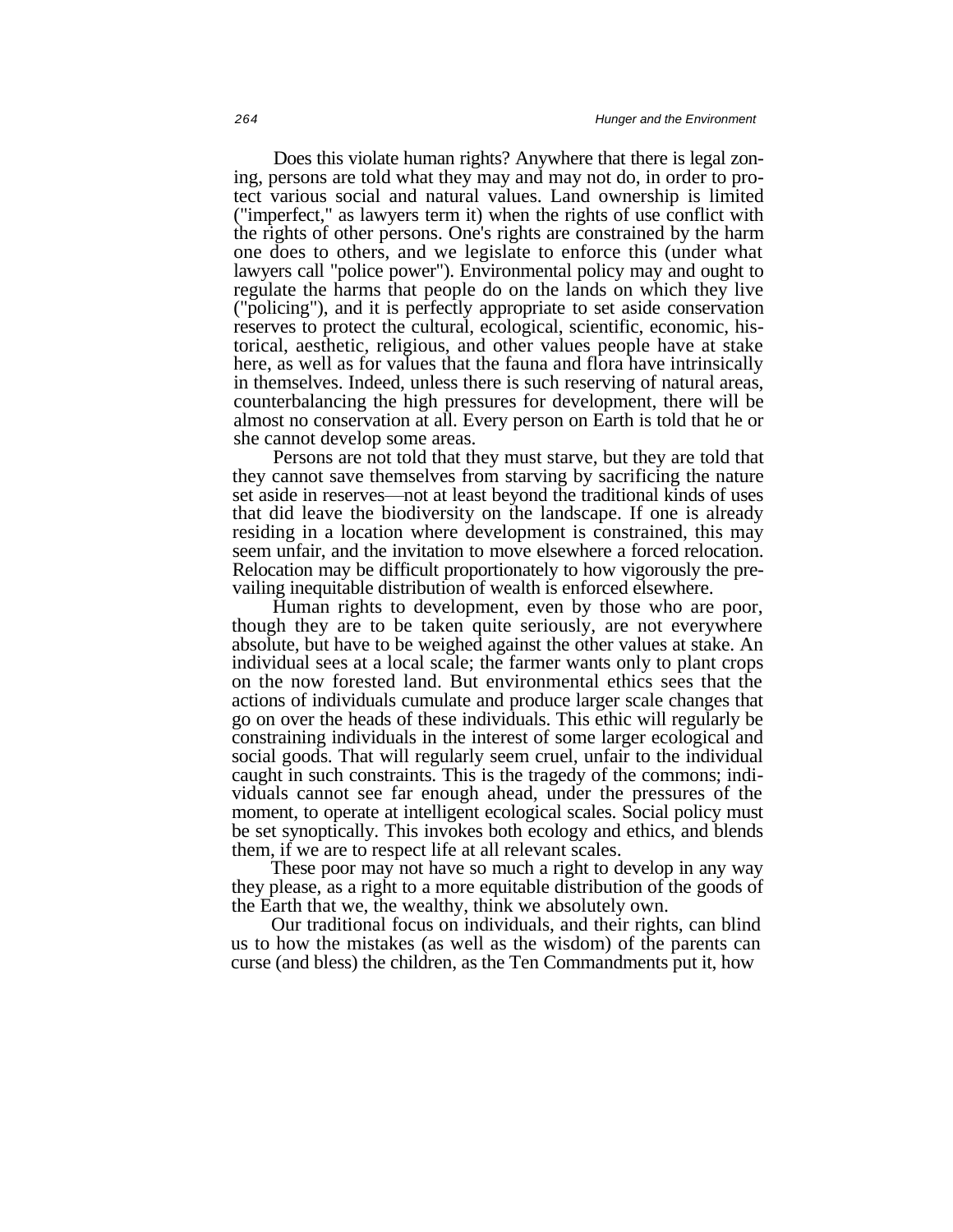#### *Holmes Rolston III 265*

"the iniquity of the fathers is visited upon the children to the third and fourth generation" (cf. Exodus 20.5). All this has a deeply tragic dimension, made worse by the coupling of human foibles with ecological realities. We have little reason to think that misguided compassion that puts food into every hungry mouth, be the consequences whatever they may, will relieve the tragedy. We also have no reason to think that the problem will be solved without wise compassion, balancing a love for persons and a love for nature.

Ought we to feed people first, and save nature last? We never face so simple a question. The practical question is more complex.

- If persons widely demonstrate that they value many other worthwhile things over feeding the hungry (Christmas gifts, college educations, symphony concerts),
- and if developed countries, to protect what they value, post national boundaries across which the poor may not pass (immigration laws),
- and if there is unequal and unjust distribution of wealth, and if just redistribution to alleviate poverty is refused,
- and if charitable redistribution of justified unequal distribution of wealth is refused,
- and if one fifth of the world continues to consume four fifths of the production of goods and four fifths consumes one fifth,
- and if escalating birthrates continue so that there are no real gains in alleviating poverty, only larger numbers of poor in the next generation,
- and if low productivity on domesticated lands continues, and if the natural lands to be sacrificed are likely to be low in productivity,
- and if significant natural values are at stake, including extinctions of species,

then one ought not always to feed people first, but rather one ought sometimes to save nature.

Many of the "ands" in this conjunction can be replaced with "ors" and the statement will remain true, though we cannot say outside of particular contexts how many. The logic is not so much that of implication as of the weighing up of values and disvalues, natural and human, and of human rights and wrongs, past, present, and future.

Some will protest that this risks becoming misanthropic and morally callous. The Ten Commandments order us not to kill, and saving nature can never justify what amounts to killing people. Yes, but there is another kind of killing here, one not envisioned at Sinai, where humans are superkilling species. Extinction kills forms (species)—not just individuals; it kills collectively, not just distributively. Killing a natural kind is the death of birth, not just of an individual life. The historical lineage is stopped forever. Preceding the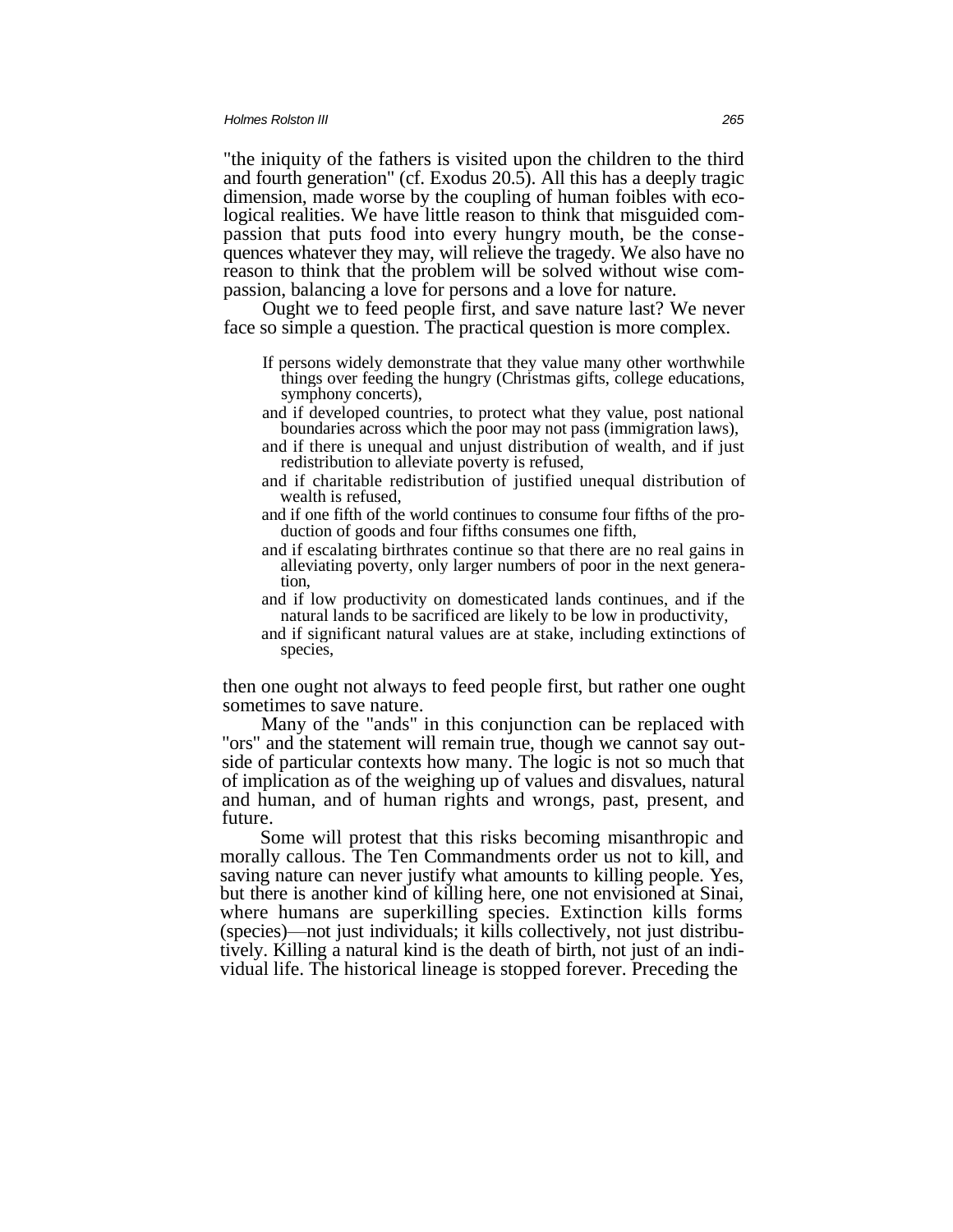Ten Commandments is the Noah myth, when nature was primordially put at peril as great as the actual threat today. There God seems more concerned about species than about the humans who had then gone so far astray. In the covenant re-established with humans on the promised Earth, the beasts are specifically included. "Keep them alive with you...according to their kinds" (Genesis 6.19-20). There is something ungodly about an ethic by which the late-coming *Homo sapiens* arrogantly regards the welfare of one's own species as absolute, with the welfare of all the other five million species sacrificed to that. The commandment not to kill is as old as Cain and Abel, but the most archaic commandment of all is the divine, "Let the earth bring forth" (Genesis 1). Stopping that genesis is the most destructive event possible, and we humans have no right to do that. Saving nature is not always morally naive; it can deepen our understanding of the human place in the scheme of things entire, and of our duties on this majestic home planet.

#### **NOTES**

- 1. *Rio Declaration on Environment and Development,* Principle 1, UNCED document A/CONF. 151/26, vol. I, ps. 15-25.
- 2. *Rio Declaration,* Principle 4.
- 3. *Rio Declaration,* Principle 5.
- 4. Insurance Institute for Highway Safety (Arlington, Virginia), *Status Report,* vol. 29 (no. 10, September 10, 1994):3.
- 5. Ruth Leger Sivard, *World Military and Social Expenditures,* 15th ed., Washington, DC: World Priorities, Inc., 1993.
- 6. Jonathan Power, 1992. "Despite Its Gifts, Brazil Is a Basket Case," *The Miami Herald,* June 22, p. 10A.
- 7. The empirical data below are in: Brian Huntley, Roy Siegfried, and Clem Sunter, *South African Environments into the 21st Century,* Cape Town: Human and Rousseau, Ltd, and Tafelberg Publishers Ltd., 1989; Rob Preston-Whyte and Graham House, eds., *Rotating the Cube: Environmental Strategies for the 1990s,* Durban: Department of Geographical and Environmental Sciences and Indicator Project South Africa, University of Natal, 1990; and Alan B. Durning, *Apartheid's Environmental Toll,* Washington, DC: WorldWatch Institute, 1990.
- 8. Huntley, Siegfried, and Sunter, p. 85.
- 9. Mamphela Ramphele, ed., *Restoring the Land: Environment and Change in Post-Apartheid South Africa,* London: Panos Publications, 1991.
- 10. The pie chart summarizes data in the *World Development Report 1991,* New York: Oxford University Press, 1991.